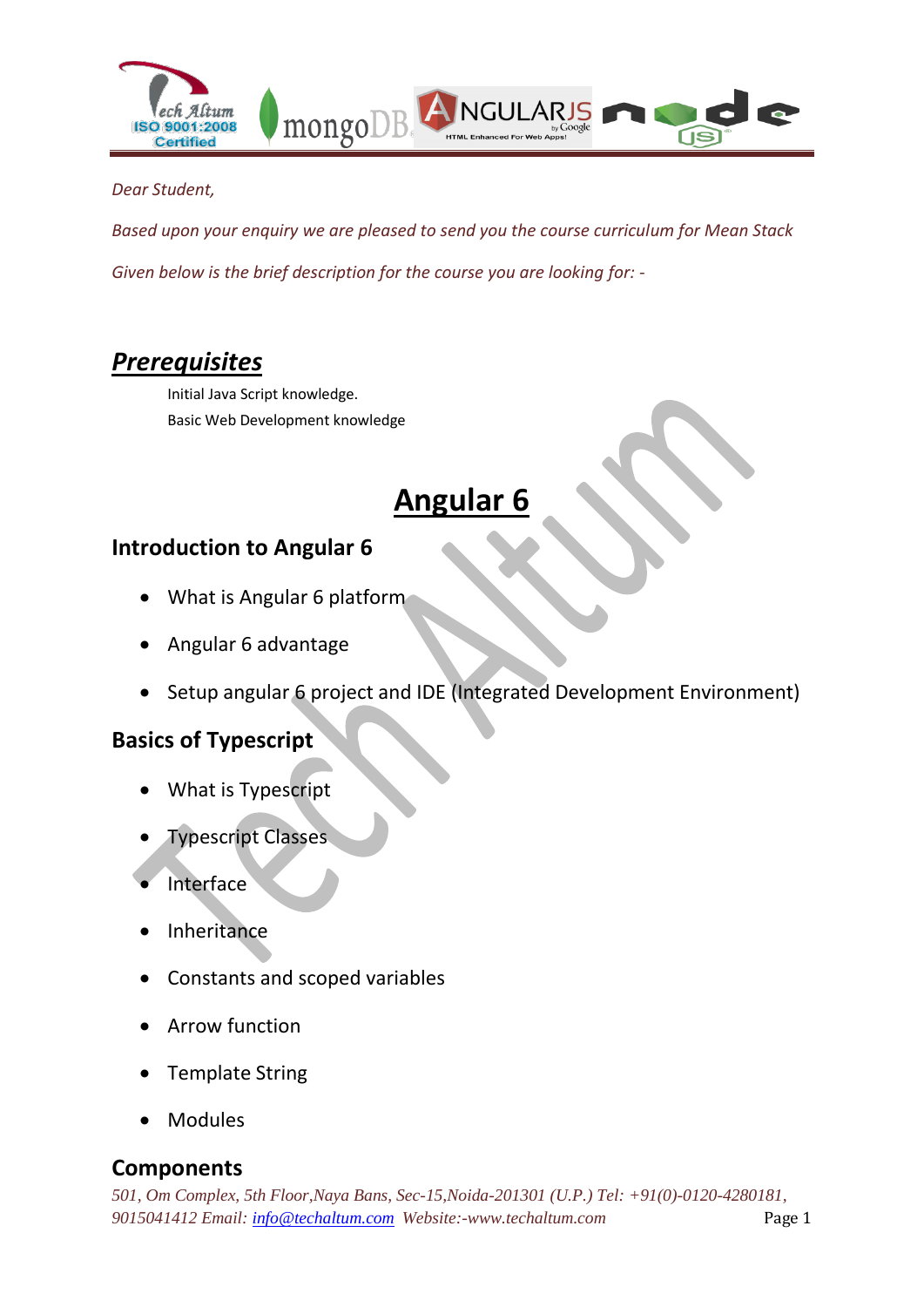

- Creating Components
- Templating
- Interpolation
- Property Binding
- Event Binding

#### **Directives**

- Attribute Directives
	- o ngStyle
	- o ngClass
- Structural Directives
	- $o$  nglf
	- o ngFor
	- o ngSwitch
- Creating Attribute directive

## **Nested Components**

- Passing data to nested component
- Passing data to parent component

## **Advanced Components**

- Component Lifecycle
- Element Ref
- Encapsulating Component Styles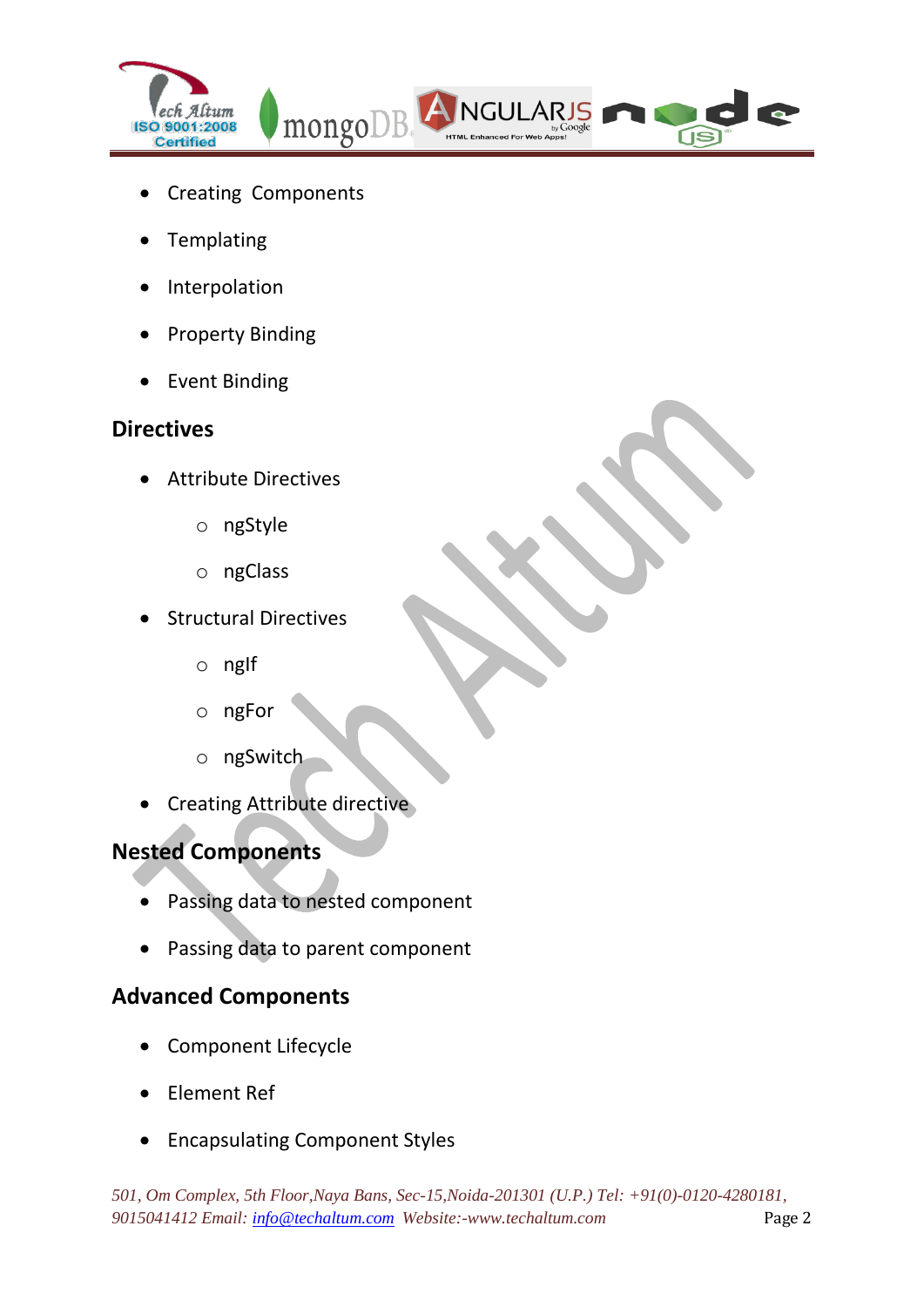

#### **Services**

- **•** Building Service
- Registering the service
- Injecting service
- Observables
- Retrieving data using HTTP
- Exception Handling

#### **Pipes**

- Using inbuilt pipes
- Creating custom pipes

#### **Forms**

- Template Driven forms
- Reactive Forms
- Form validations
- Creating custom validations

#### **Routing**

- How routing works
- Configuring routes
- Redirecting route to another route
- Defining links
- Using route parameters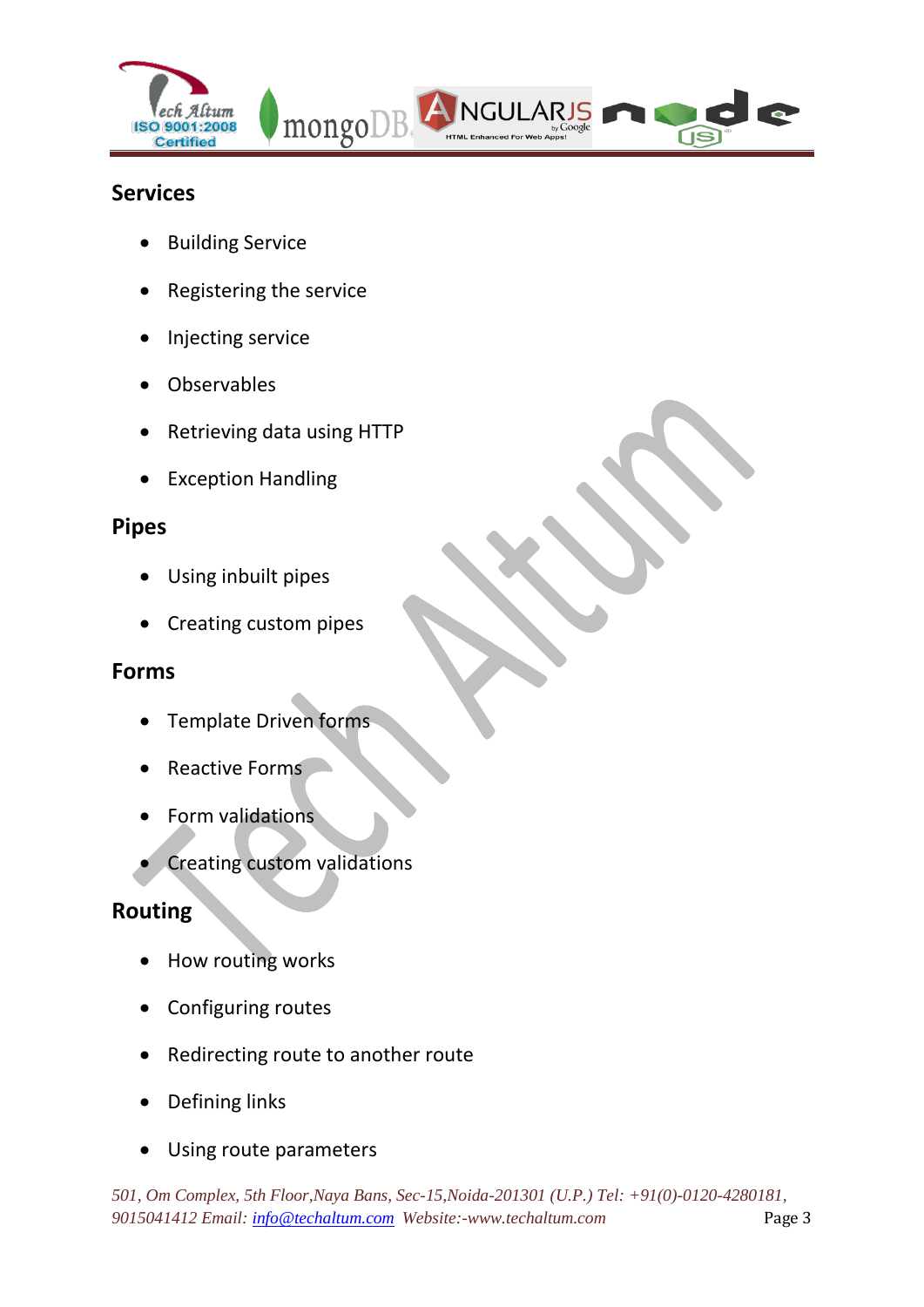

- Defining Child Routes
- Controlling access to routes with Route Guard
- Activating a Route with code

## **Modules**

- Why Modules?
- Creating a Feature module
- Adding component, pipes and services
- Creating a Shared module
- Injecting and accessing Shared module's Components, Pipes & Services
- Lazy loading module

## **Additional Topics**

- Angular CLI
- Custom provider for existing Services
- Building and packaging for production
- Analysing the bundle and refactoring
- AOT and JIT Compiler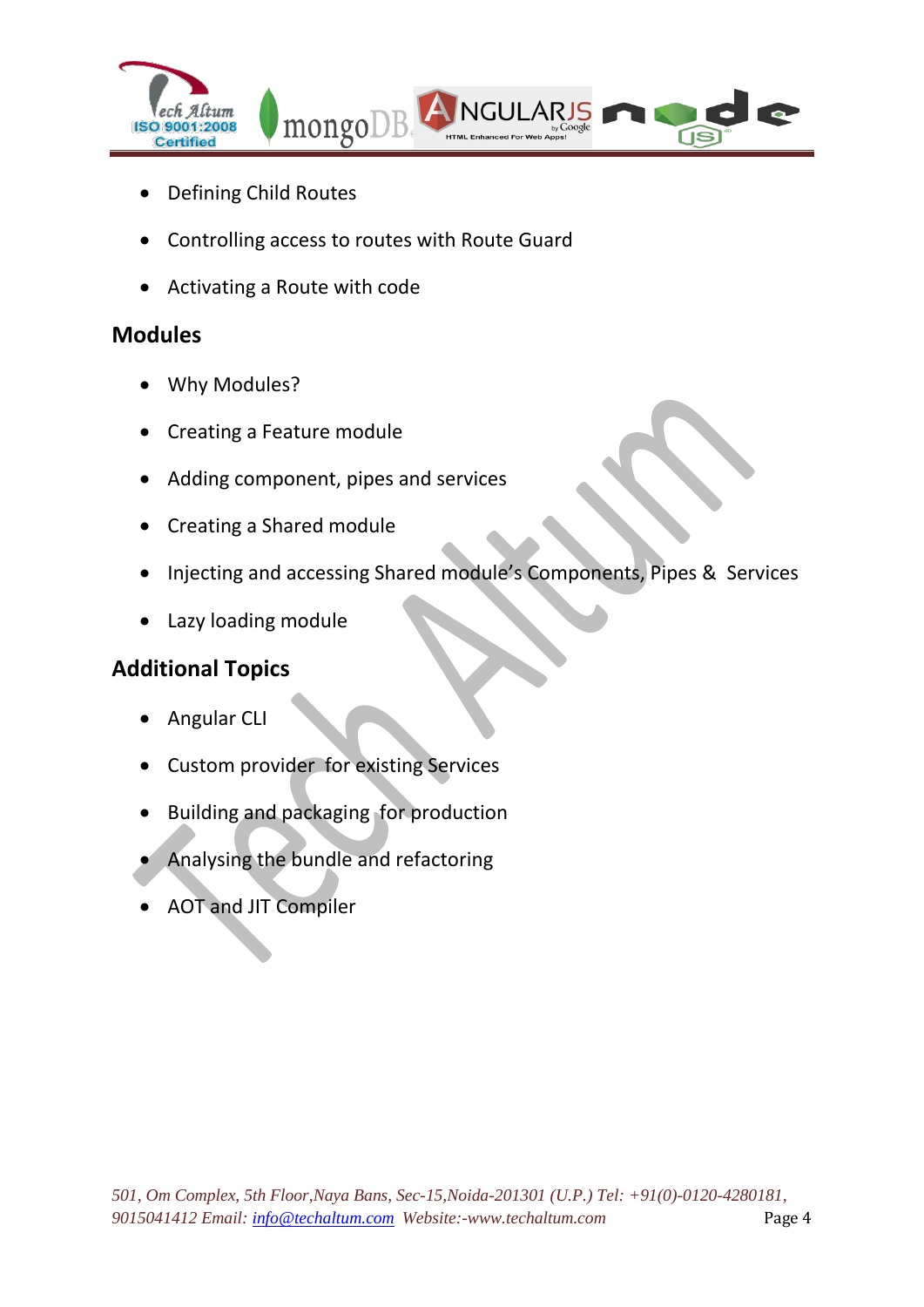

# *NODE JS*

- Introduction about Node JS
- Fundamental
	- o Node.js framework
	- o How to Install Node.js
	- o Execute Node JS scripts
- NodeJS Projects setup
	- o Package Manager
	- o Creating project
	- o The package.json config file
	- o Global and local package installation process
- Work with HTTP
	- o What is HTTP protocol?
	- o Creating HTTP server
	- o Render a response
	- o Process query strings
	- o Use of (REST) Representational State Transfer

# File System (IO Operation)

- o Synchronous and asynchronous I/O operation
- o Path and directory operation
- o filename and dirname commands
- o Asynch reads and writes operations on file
- Buffer, Streams, and Events with IO

#### o Use of buffers for binary data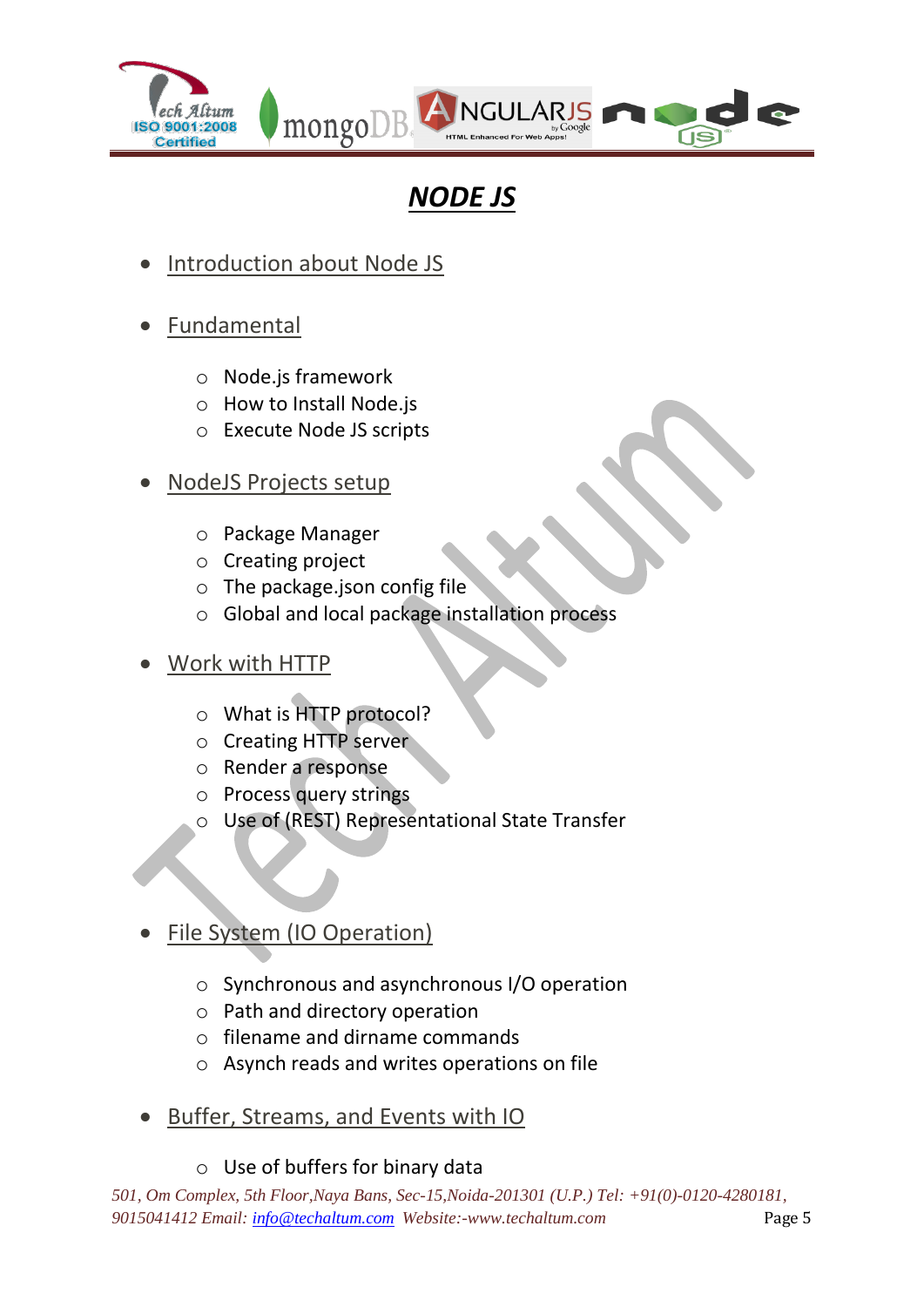

- o Flowing and non-flowing streams
- o Streaming of I/O from files and sources
- o Asynch Processing of streams
- o Event handler configuration

## Module & Unit Testing of NodeJS

- o Implementation of Modularization
- o CommonJS and RequireJS standards
- o Creating module with exports
- o Creating a package
- o Module scope and construction
- o Working with unit testing frameworks
- o How to perform unit test?
- o Creating unit tests with Mocha
- NodeJS Express Framework
	- o The MVC (model-view-controller) pattern
	- o Defining Jade and Handlebars templates
	- o Building a front-end controller
	- o Defining routes
	- o Creating actions
	- o Configuring Express to use Handlebars
	- o Using REST
	- o Reading POST data
	- o Building Handlebars helpers
	- o Adding middleware

# Connection with DB(RDBMS & MongoDB)

- o Connection of Node.js code to databases
- o Connecting to RDBMS and NoSQL databases (Mongo DB)
- o What is NoSQL and Why NoSQL?
- o Difference Between RDBMS and NoSQL Databases
- o Inserting record in Mongo DB using NodeJS
- o Retrieving record in Mongo DB using NodeJS